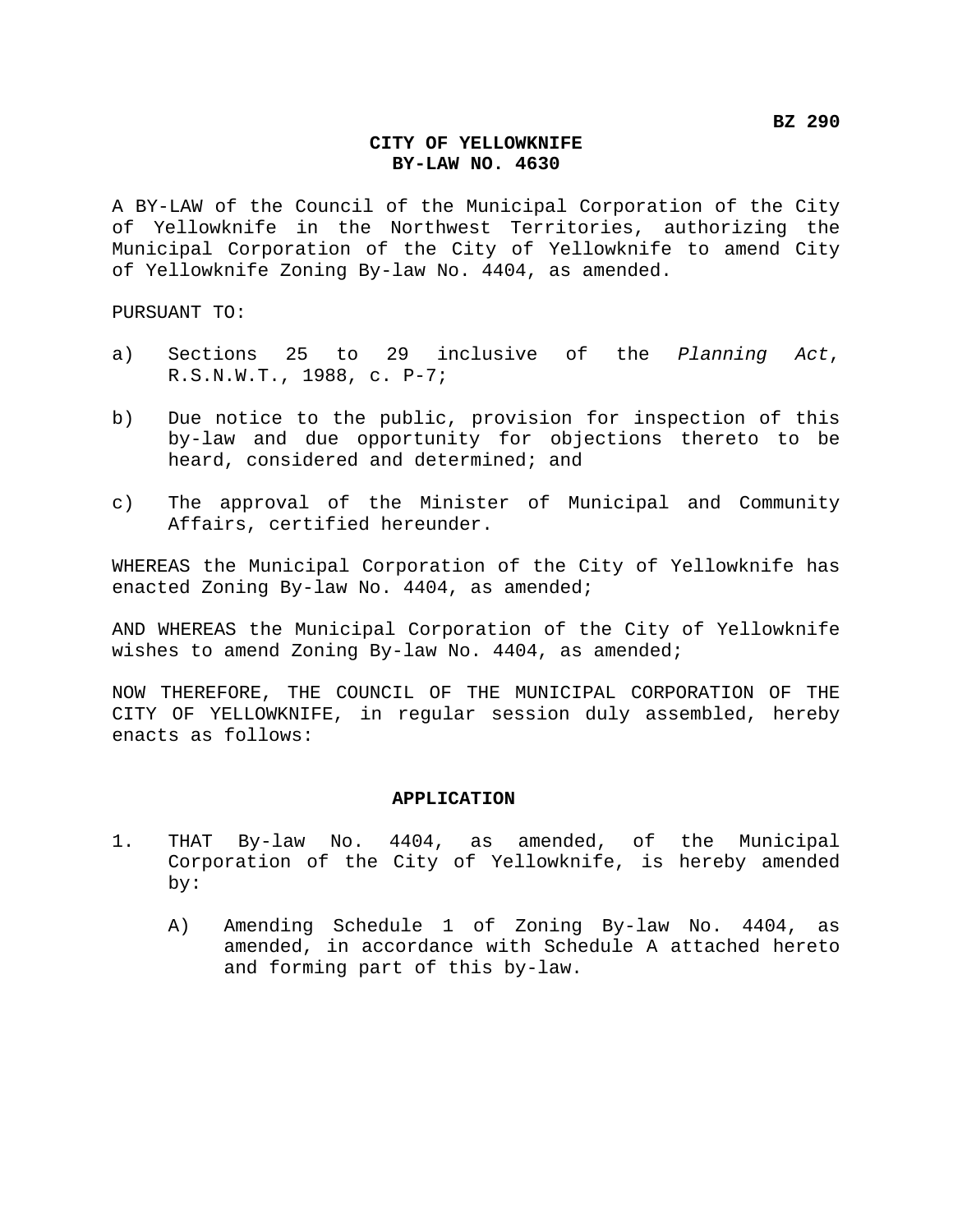## **EFFECT**

 $2.$ THAT this by-law shall come into effect upon receiving Third Reading and otherwise meets the requirements of Section 75 of the Cities, Towns and Villages Act.

READ a First Time this  $\frac{\partial}{\partial 6}$  day of  $\frac{APR}{C}$  $A.D.$ 2011. MAYOR CITY ADMINISTRATOR READ a Second Time this  $\mathcal{U}$  day of A.D. 2011.

APPROVED by the Minister of Municipal and Community Affairs of the Northwest Territories this  $9$  day of  $J\cup_{1}e$  $\mathcal{L}$  and  $\mathcal{L}$ A.D. 2011.

MAYOR

Wil

CITY ADMINISTRATOR

MINISTER MUNICIPAL AND COMMUNITY **AFFAIRS**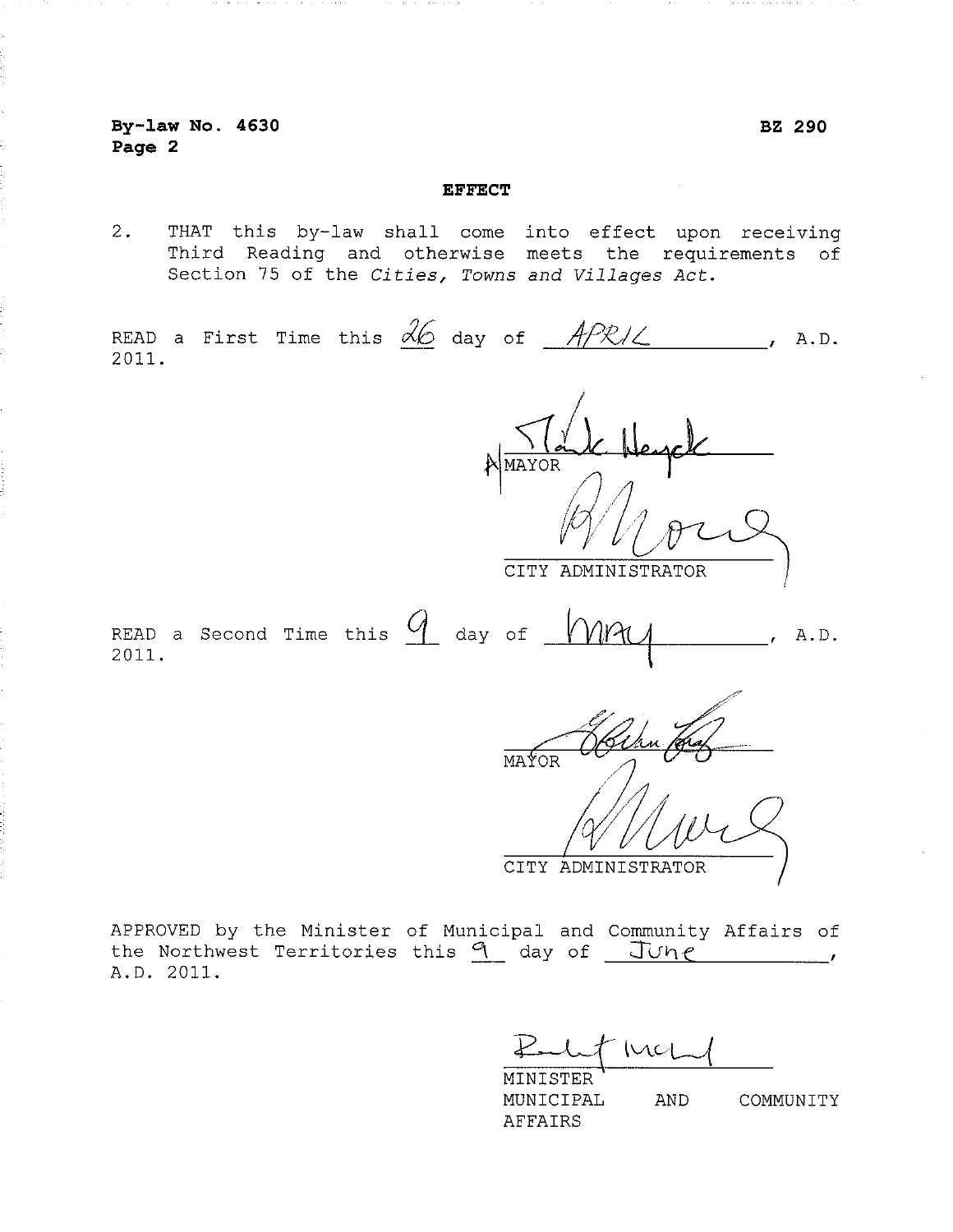By-law No. 4630 Page 3

READ a Third Time and Finally Passed this  $\frac{27}{17}$  day of  $JU\wedge E$   $A.D., 2011.$ 

MAYOR

TOR

I hereby certify that this by-law has been made in accordance with the requirements of the Cities, Towns and Villages Act and the by-laws of the Municipal Corporation of the City of Yellowknife.



TOR